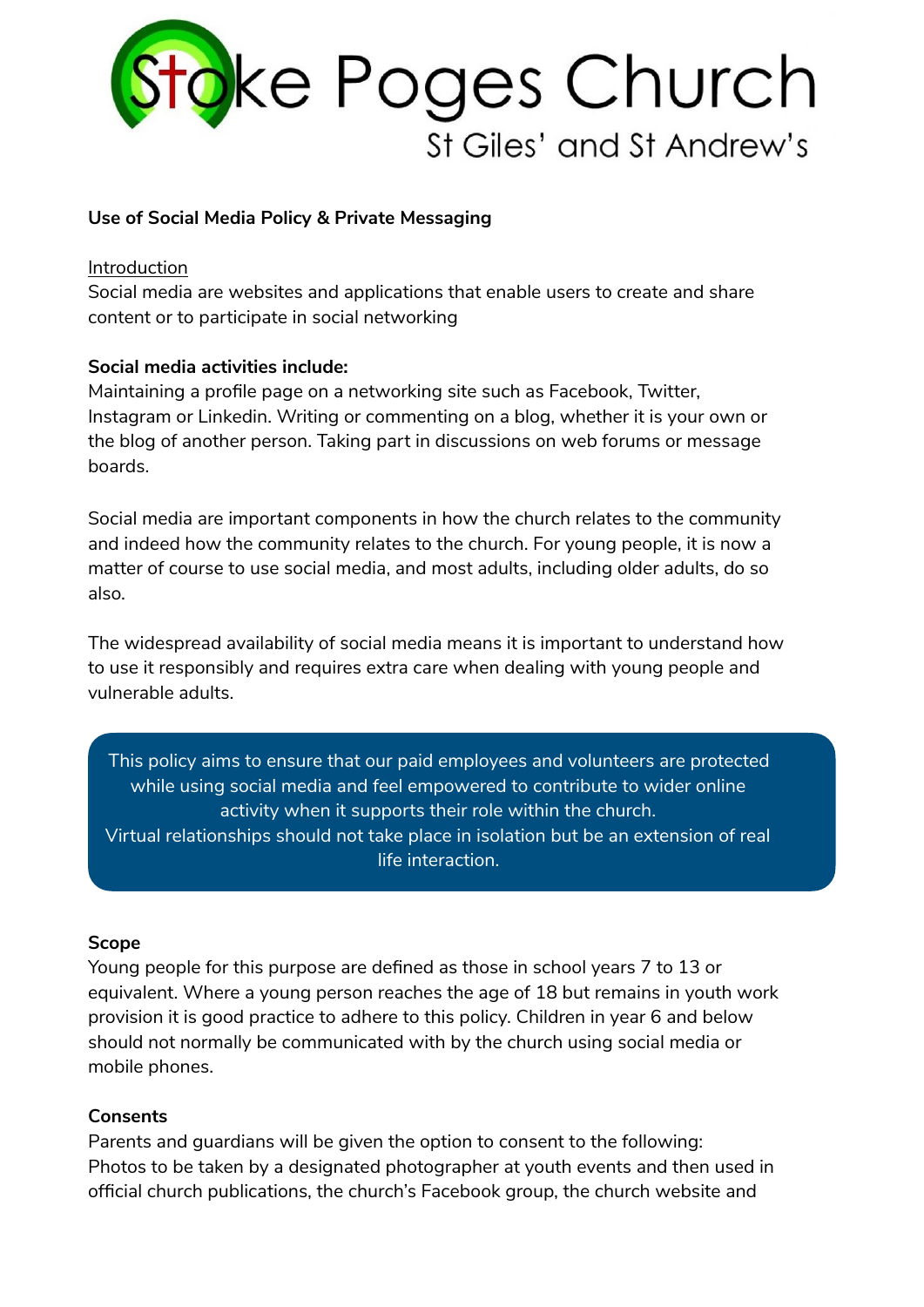displays. Bear in mind that traditional media, such as printed newspapers, expect to be able to use images they have been sent in their social media outlets as well, so parental consents must be obtained and refusals clearly communicated.

Young people to have email contact with staff and volunteers in accordance with this policy.

Young people to make and receive calls and texts to and from staff and volunteers in accordance with this policy.

Young people to connect to their group's Facebook page.

## **Timing**

Communication should not usually take place with young people after 9.30pm or on staff members' days off. Note this does not mean staff and volunteers have to be available to young people at all other times. Young people should also note that, whilst staff and volunteers will exercise appropriate discretion in dealing with the substance of communication, they cannot promise confidentiality.

## **Privacy**

The lines between public and private can become blurred so assume that everything you write is permanent and can be viewed by anyone at any time. Also, assume that everything can be traced back to you personally as well as to your colleagues or the church.

Use of social media for purely personal reasons does not need approval but even here you should be aware that you are at all times in a position of trust, that you may be perceived as an ambassador for the church and you are advised to exercise caution and to consider following the controls set out in para 5.

# **Forms of social networking**

The church should agree which forms of social networking will be used for church purposes. This decision should be reviewed at least once a year.

Care should be taken when using visual media, including webcams, Zoom and Skype, as young people often use computers in their bedrooms.

# **Role of the PCC**

The PCC should approve the use of social media by the church and appoint two administrators. It may be appropriate to make more detailed requirements, e.g. about membership, postings, permissions.

The church's experience in using social media should be included in the annual safeguarding report to the PCC.

# **Restrictions**

Employees and volunteers must ensure that their content or links to other content does not contain: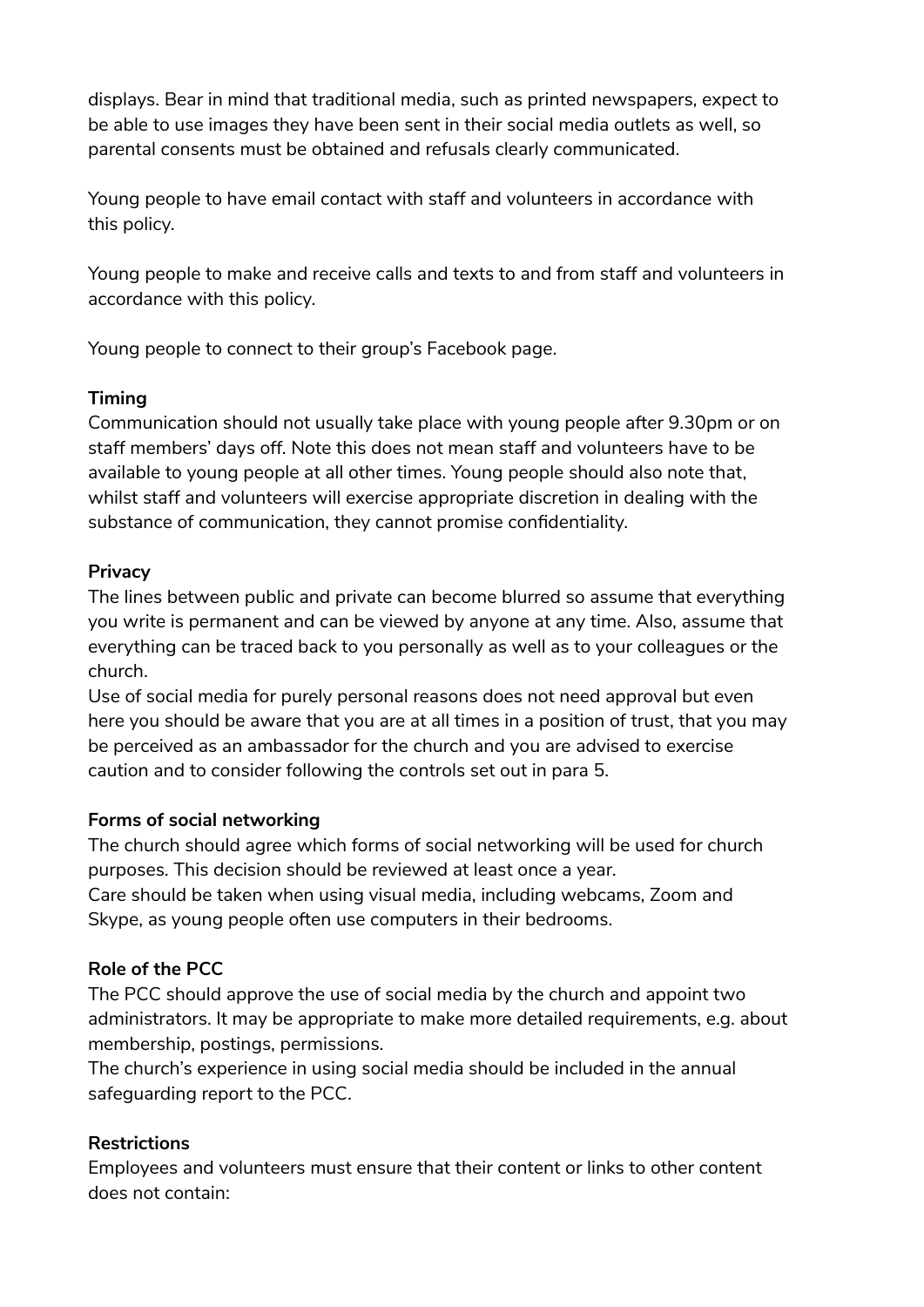Libellous, defamatory, bullying or harassing statements

Breaches of copyright and data protection

Material of an illegal nature

Offensive sexual references

Inappropriate language

or bring the church into disrepute or compromise its reputation.

## **Good practice**

When using any form of social networking, to communicate with children, young people or adults when they are vulnerable, the following controls, based on the Diocesan Safeguarding Policies, should be followed to ensure the protection of all those involved:

• Display only appropriate and necessary information about yourself.

• Ensure personal telephone numbers and email contacts are not visible on public display on social media;

• Only use instant messaging to further the aims of your church role and not for personal reasons.

• Do not delete any messages/ threads through social networking sites, so that you can provide evidence of your exchange should the necessity arise.

• Download to hard copy any inappropriate material received by electronic means and show to your group leader, line manager or the Incumbent.

- Carefully consider what apps display on your online activity.
- Be discerning about making public comments/rebuke and liking a post.
- Do not comment on photos or posts, unless appropriate to your church role.

• Never add a young person or adult when they are vulnerable as a friend, unless they request this. It is at your discretion as to whether the request is accepted. Consider carefully the potential vulnerability of that person before accepting them as a friend, especially if the accompanied relationship is not strong or well established.

• Do not accept friend requests out of social network terms (i.e. under 13 years of age for Facebook).

• Maintain the upmost integrity – remember that your profile only supplements the real person and is not an alter-ego.

- On Facebook, only allow friends to post on your timeline.
- Review all posts and tags before being made public to friends.
- It may be appropriate to restrict the viewing of your tagged photos.

• Do not Facebook stalk (i.e. dig through people's Facebook pages to find out about them).